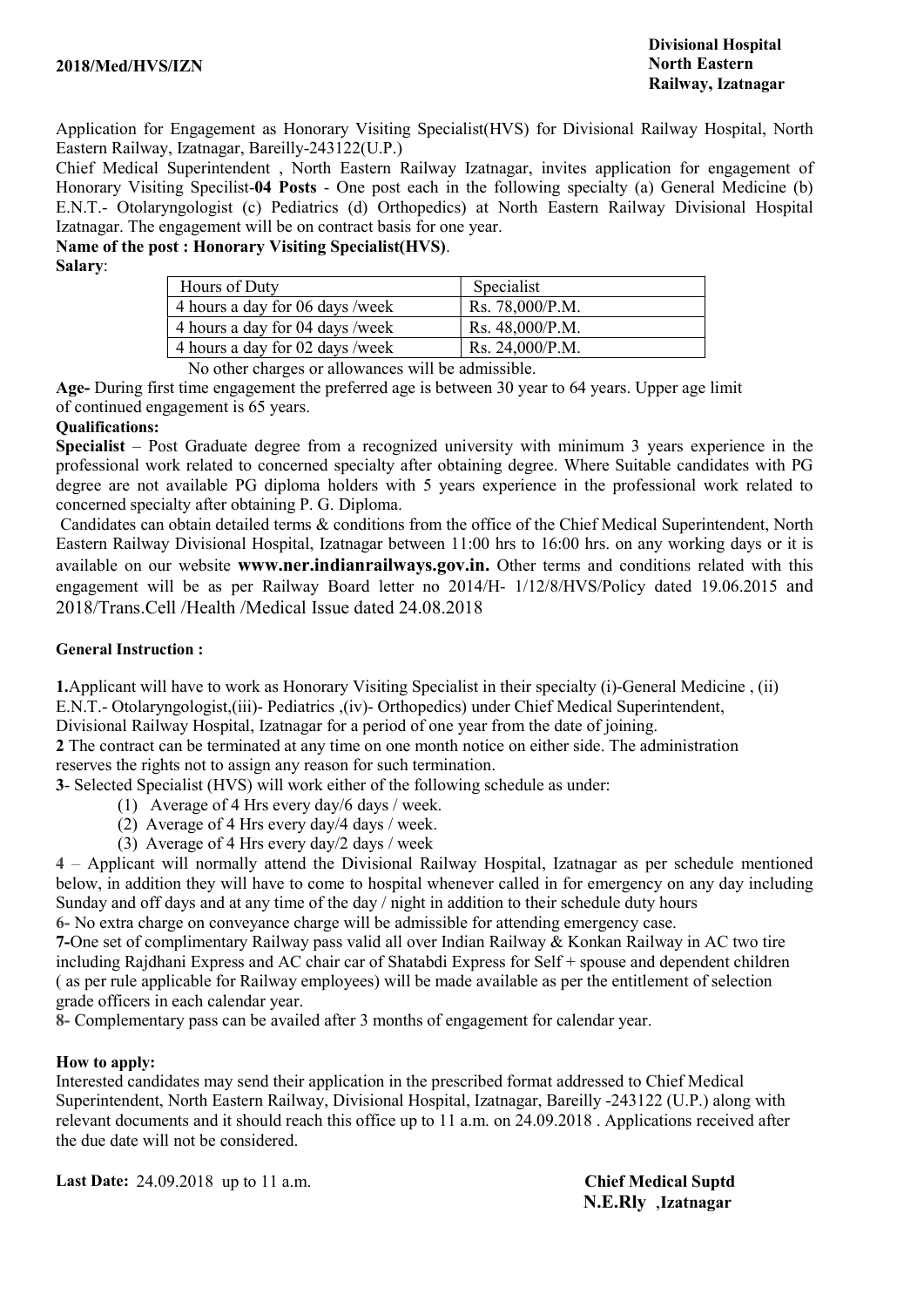# Expression of Interest

### North Eastern Railway

Chief Medical Superintendent, Divisional Hospital, North Eastern Railway, Izatnagar on behalf of President of India, is inviting " Expression of Interest (E.O.I.)" for engagement of Honorary Visiting Specialist (H.V.S.) -04 posts {One in each specialty (i)-General Medicine ,(ii)- E.N.T.- Otolaryngologist, (iii)- Pediatrics ,(iv) – Orthopedics} at Divisional Hospital, North Eastern Railway, Izatnagar . The engagement will be on contract basis as mentioned below :

### Engagement of Honorary Visiting Specialist

### 1 Qualifications

Post graduate degree from recognized university. Minimum three years experience in professional work related to concerned specialty after obtaining P.G. degree or P.G diploma holders with 5 years experience in the professional work related to concerned specialty after obtaining P.G, diploma.

2 Age profile -30years to 64 years

### 3 Remuneration –

| Hours of Duty                   | Specialist      |
|---------------------------------|-----------------|
| 4 hours a day for 06 days /week | Rs. 78,000/P.M. |
| 4 hours a day for 04 days /week | Rs. 48,000/P.M. |
| 4 hours a day for 02 days /week | Rs. 24,000/P.M. |

- 4 Candidates can obtain detailed terms & condition from office of Chief Medical Superintendent, North Eastern Railway ,Izatnagar between 11:00 hrs to 16:00hrs.on any working days or it is available on our website www.ner.indianrailways.gov.in. Other terms and conditions related with this engagement will be as per Railway Board letter no 2014/H-1/12/HVS/Policy dated 19.06.2015 and 2018/Trans.Cell /Health /Medical Issue dated 24.08.2018
- 5 Last date of receipt of application in the prescribed format is 24.09.2018 up to 11.00 a.m. in the office of Chief Medical Superintendent, North Eastern Railway, Izatnagar ,Bareilly –U.P-243122

Chief Medical Superintendent North Eastern Railway Izatnagar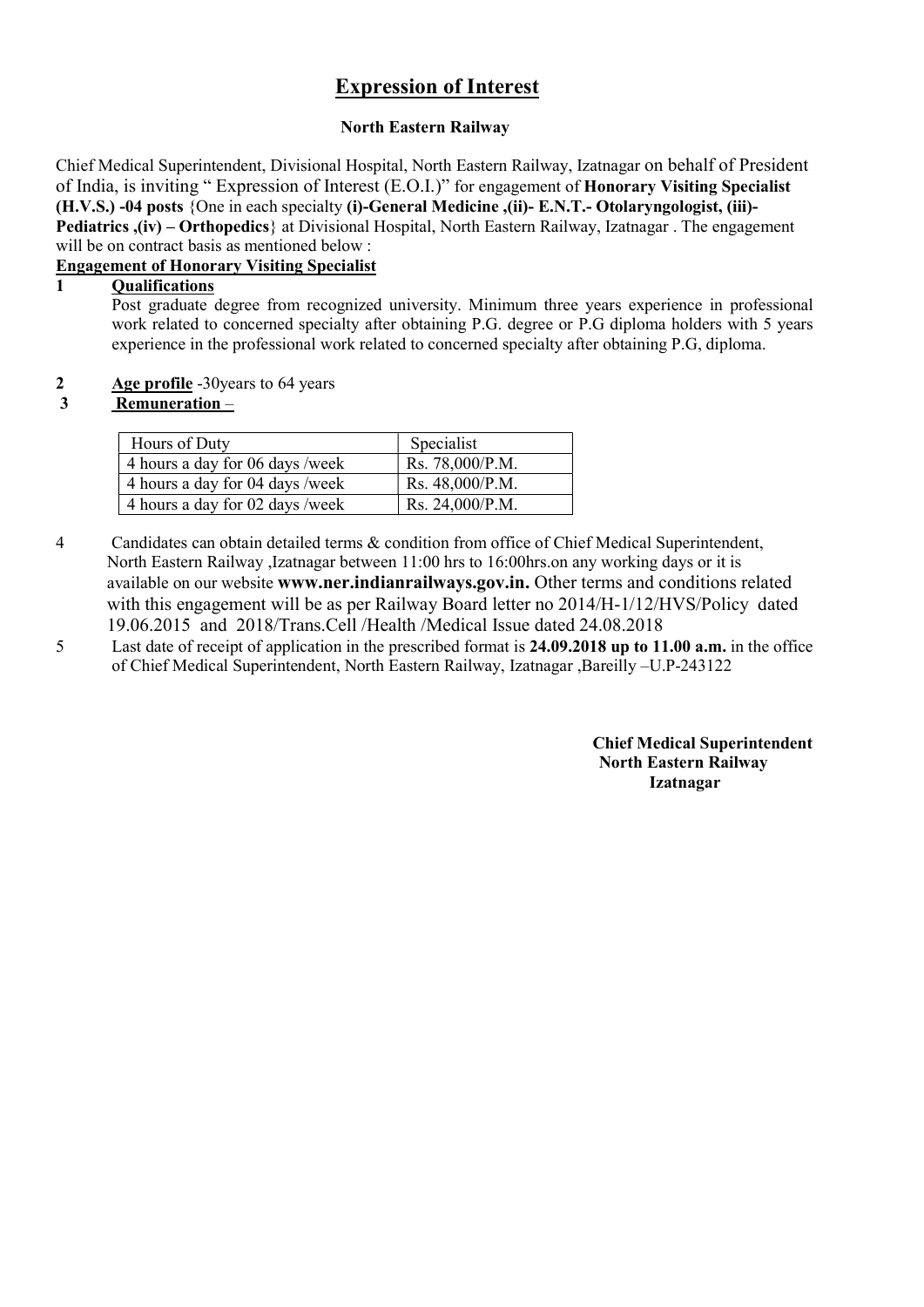### एक्सप्रेशन आफ इन्ट्रेस्ट

## पूर्वोत्तर रेलवे

भारत के राष्ट्रपति की ओर से मुख्य चिकित्सा अधीक्षक पूर्वोत्तर रेलवे इज्जतनगर के द्वारा मण्डल चिकित्सालय पूर्वोत्तर रेलवे इज्जतनगर बरेली - 243122 (उ0प्र0) में हानरेरी विजिटींग स्पेशलिस्ट के रूप में कार्य करने हेत् हानरेरी विजिटिंग स्पेशलिस्ट के 04 पदो ( (ए) जनरल मेडीसीन(ब) ईएनटी –आटोलेरिंगोलाजिस्ट (स) पेड़ियाट्रिक्स (द) आर्थोपेडिक्स ) के लिये आवेदन पत्र आमंत्रित किये जाते हैं। जो एक साल के लिये अनुबंध के आधार पर होगा।

### हानरेरी विजिटींग स्पेशलिस्ट का अनुबंध-

- 1– आयू आवेदक की आयू 30 साल से 64 साल के बीच होनी चाहिये।
- 2— **विशेषज्ञता** आवेदक को डिग्री प्राप्त करने के पश्चात सम्बंधित विशेषज्ञता में कम से कम 03 साल के अनभव के साथ एक मान्यताप्राप्त विश्वविद्यालय से स्नातकोत्तर की डिग्री होनी चाहिये। जहाँ पीजी डिग्री के साथ उपयुक्त उम्मीदवार उपलब्ध नही है, पीजी डिप्लोमा धारक भी अपना आवेदन कर सकते है। बशर्ते की पीजी डिप्लोमा प्राप्त करने के पश्चात सम्बंधित विशेषज्ञता में 05 साल का अनुभव होना चाहिये ।

| मानदय— चयानत एच0910एस0 का मानदय का मुगतान ।नम्नानुसार ।कया जायगा। |                                |
|-------------------------------------------------------------------|--------------------------------|
| डुयुटी का समय                                                     | स्पेशलिस्ट                     |
| प्रतिदिन 04 घंटे /06 दिन/सप्ताह                                   | रू0 $78,000/\text{y}$ ति महीने |
| प्रतिदिन 04 घंटे /04 दिन/सप्ताह                                   | रू0 $48,000/\pi$ ति महीने      |
| प्रतिदिन 04 घंटे /02 दिन/सप्ताह                                   | रू0 24,000/प्रति महीने         |
|                                                                   |                                |

इसके अलावा कोई भी शुल्क या भत्ता देय नही होगा।

- 4– इस सम्बंध में विस्तृत नियम और शर्तो की जानकारी किसी भी कार्य दिवस में 11.00 बजे से 16.00 बजे तक मुख्य चिकित्सा अधीक्षक / पूर्वोत्तर रेलवे / इज्जतनगर से सम्पर्क कर प्राप्त की जा सकती हैं। यह रेलवे की वेवसाईट www.ner.indianrailways.gov.in पर उपलब्ध है। इस अनुबंध से सम्बंधित अन्य नियम व शर्ते रेलवे बोर्ड के पत्र सं0- 2014 / एच-1 / 12 / 8 / एच0वी0एस0 / पालिसी दि0- 16.06. 2015 एवं 2018 / ट्रान्स. सेल / हेल्थ / मेडिकल इशुस दि0– 24.08.2018 की नीति के अनुसार होगा। 5–आवेदन करने की अन्तिम तिथि दि0– 24.09.2018 समय 11.00 बजे है |इच्छुक उम्मीदवार अपने आवेदन को
- सम्बंधित दस्तावेजो के साथ मुख्य चिकित्सा अधीक्षक कार्यालय / पूर्वोत्तर रेलवे / इज्जतनगर बरेली(उ०प्र0) पिन न0– 243122 के पते पर निर्धारित प्रारूप में भरकर भेजे।

मुख्य चिकित्सा अधीक्षक इज्जतनगर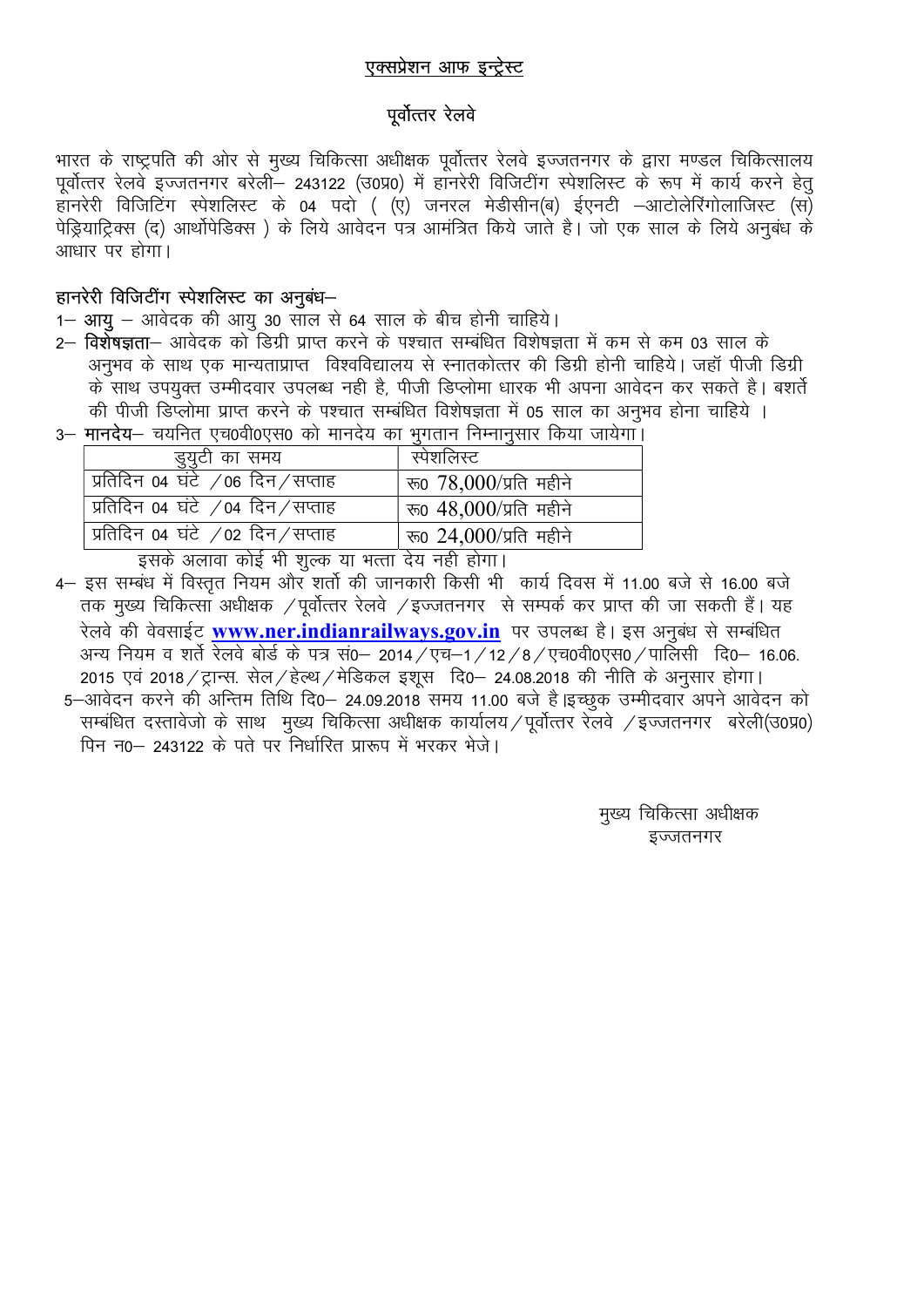### NORTH EASTERN RAILWAY

### TEREMS & CONDITION OF HONORARY VISITING SPECIALIST (H.V.S.) AT DIVISIONAL HOSPITAL NORTH EASTAERN RAILWAY IZATNAGAR .

- 1 Applicant will have to work as Honorary Visiting Specialist in their specialty (General Medicine, E.N.T.- Otolaryngologist, Pediatrics, Orthopedic) under Chief Medical Superintendent, N.E. Railway, Izatnagar for a period of one year from the date of joining.
- 2 The contract can be terminated at any time on one month notice on either side. The administration reserves the rights not to assign any reason for such termination.
- 3 Applicant will normally attend the Divisional Railway Hospital Izatnagar as mentioned below against items no-4 but in addition they will have to come to hospital whenever called in for emergency on any day including Sunday and off days and at any time of the day / night in addition to their schedule duty hours
- 4 Selected H.V.S. will be paid "Honorarium" as under:

| Hours of Duty                   | Specialist      |
|---------------------------------|-----------------|
| 4 hours a day for 06 days /week | Rs. 78,000/P.M. |
| 4 hours a day for 04 days /week | Rs. 48,000/P.M. |
| 4 hours a day for 02 days /week | Rs. 24,000/P.M. |

Note-No other charges or allowances will be admissible to you.

- 5 No extra charge on conveyance charge will be admissible for attending emergency case.
- 6 One set of complimentary Railway pass valid all over Indian Railway & Konkan Railway in AC two tier including Rajdhani Express and AC chair car of Shatabdi Express for Self + Spouse and dependent children ( as per rule applicable for Railway employees) will be made available as per the entitlement of selection grade officers in each calendar year.
- 7 Complementary pass can be availed after 3 months of engagement for calendar year
- 8 HVS will be allowed to avail 12 days leave every year & for any absence beyond 12 days, deductions will be made as per provision.
- 9 No transfer to other Railway Hospital will be allowed.
- 10 In case you are unable to attend hospital you have to give prior notice so that work can be managed accordingly.
- 11 HVS will not be allowed to see and treat your own patients in Railway Hospital.
- 12 HVS are not authorized to issue any certificate either to the employees or their family members and dependent relatives in official or private capacity.
- 13 HVS will be required to abide by the rules of the institution /Railway Administration.
- 14 No upward revision of rate during the period of contract will be considered.
- 15 Initial engagement will be for one year & further extensions will be given (based on performance report) by competent authority.
- 16 HVS will be engaged in following specialties
	- 1- General Medicine
	- 2- E.N.T.- Otolaryngologist
	- 3- Pediatrics
	- 4- Orthopedics
- 17 Qualification Required

-- Post graduate degree from recognized university. Minimum three years experience in professional work related to concerned specialty after obtaining P.G. degree.

--P.G diploma holders with 5 years experience in the professional work related to concerned specialty after obtaining P.G, diploma

18 Age profile -30 years to 64 years

Signature of the Applicant (H.V.S.) Address & Mobile No.: